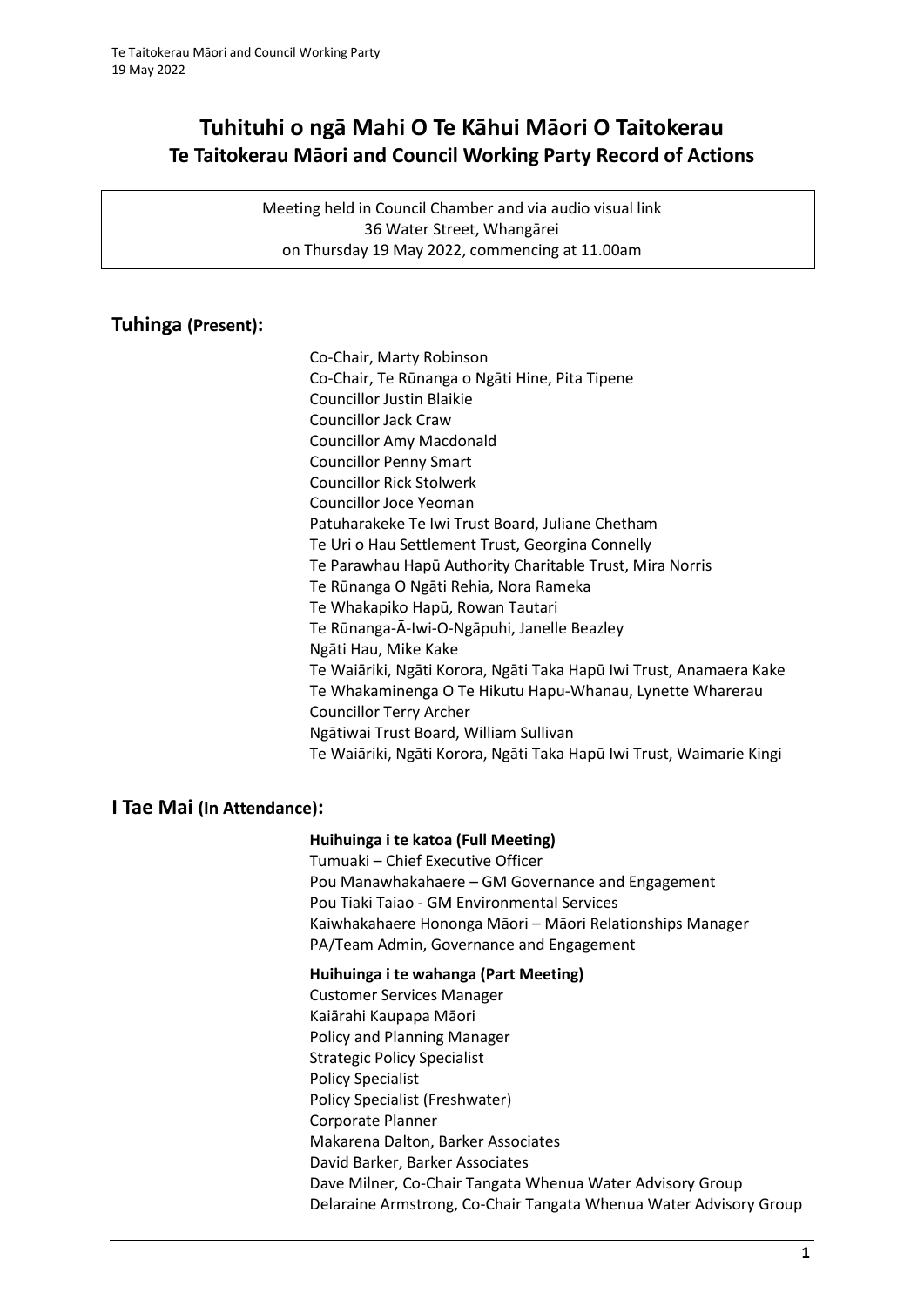Kris MacDonald, Director, Northland Inc Piripi Moore, Kaiwhakatere - GM Māori, Northland Inc

The meeting commenced at 11.00am.

## **Karakia / Whakatau**

Pita Tipene provided the opening karakia in the tāngata whenua members caucus session prior to the formal meeting, with mihi from Co-Char Marty Robinson.

## **Ngā Mahi Whakapai/Housekeeping (Item 1.0)**

### **Ngā Whakapahā/Apologies (Item 2.0)**

Councillor Colin Kitchen Te Rūnanga O Ngāti Whātua, Alan Riwaka Te Rūnanga Nui o Te Aupōuri, Mariameno Kapa-Kingi Te Rūnanga o Te Rarawa, Rihari Dargaville Ngāti Kuta, Patukeha, Michelle Elboz Te Roroa, Thomas Hohaia

## **Nga whakapuakanga (Declarations of Conflicts of Interest) (Item 3.0)**

It was advised that members should make declarations item-by-item as the meeting progressed.

### **Receipt of Action Sheet (Item 4.1)**

The action sheet was received subject to clarifying that the action regarding "Development of a Biodiversity Policy for Taitokerau" is paused awaiting the release of an exposure draft of the National Policy Statement for Indigenous Biodiversity (NPSIB). This action will be updated once the NPS has been released publicly.

**Agreed action points:** Nil.

### **Record of Actions – 10 March 2022 (Item 4.2)**

It was agreed that the Record of Actions was an accurate reflection of the meeting.

**Agreed action points:** Nil.

## **Te Taitokerau Māori and Council Working Party Strategic Intent 2021 - 2040 (Item 4.3)**

Co-Chair Pita Tipene provided a verbal update on the mahi being done by the Strategic Priorities and Implementation Plan roopu, comprising tāngata whenua members Pita Tipene, Lynette Wharerau, Mira Norris, Mike Kake and Nora Rameka and councillors Chair Penny Smart, Marty Robinson, Amy Macdonald and Jack Craw.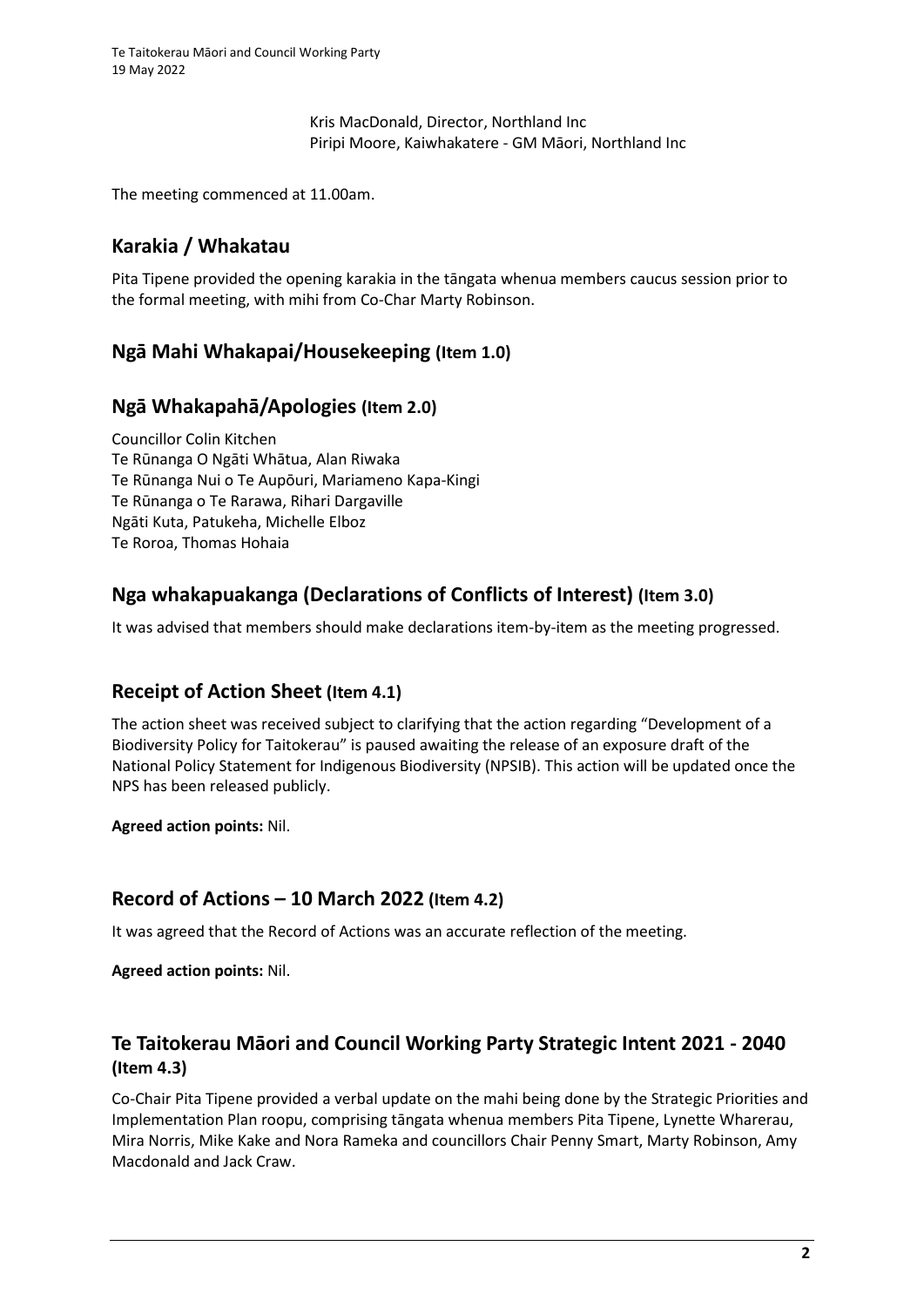#### **Agreed action points:** Nil.

## **Presentation on Ngā Whainga: Water/Marine from Ngāti Rehia (Item 4.4)**

Celia Witehira and Nora Rameka presented on the Ngāti Rehia landscape, as embedded in their pepeha, whakapapa, pūrākau and tikanga, emphasising that social, cultural, environmental and economic wellbeing is dependent on continued connection and knowledge of the natural world. The presentation focused on some of the mahi being done under the Mana Whakahono a Rohe signed in December 2021. This includes freshwater monitoring training for kaitiaki and other developments, an update to the Ngāti Rēhia Management Plan Wai/Freshwater (including a new section on climate change) and work of kaitiaki rangers in the Kauri Sanctuary and pest management in Puketi Forest. With an estimated 30-40% of all growth in the Far North taking place in Kerikeri-Waipapa, Ngāti Rehia seeks to build the capacity and capability of their kaitiaki to monitor and provide leadership in the freshwater space. Being able to deliver a five-year plan rather than constantly source funding grants would greatly improve capacity and capability.

### **Agreed action points:** Nil.

*Secretarial Note: Item 4.4 was addressed following Item 4.5.*

### **Tangata Whenua Water Advisory Group Membership (Item 4.5)**

Tāngata Whenua Water Advisory Group Co-Chairs were in attendance for this item which sought advice on replacement of members of the Tāngata Whenua Water Advisory Group (TWWAG) and a suggested process for replacing the non-TTMAC TWWAG member.

#### **Agreed action points:**

- Endorsement of Lynette Wharerau as Te Taitokerau Māori and Council Working Party (TTMAC) representative on the Tangata Whenua Water Advisory Group (TWWAG), and Rihari Dargaville as proxy.
- That TTMAC and TWWAG provide nominations of potential candidates, with a short bio, to staff by 27 May, and that the original Selection Panel (comprising two TTMAC members and two councillors) review the nominations and make their recommendation for council approval.
- That the Selection Panel receive the nominations of Niki Conrad and Hone Tiatoa for consideration
- That the Pou Tiaki Taiao GM Environmental Services send a letter regarding TTMAC and TWWAG attendance to member Riwaka.

### **Tangata Whenua Water Advisory Group Stage 1 Report (Item 4.6)**

Tāngata Whenua Water Advisory Group Co-Chairs were in attendance for this item which sought endorsement of the first report prepared by the Tangata Whenua Water Advisory Group "*Te Mana me te Mauri o Te Wai*". Members received the report but asked that further work to be done on the report before they endorsed it going to council, particularly given its importance as the whakapapa that binds the next phase of work. Key concerns to be addressed were around the structure and referencing other traditions to reduce the Ngāpuhi-centric focus. While it was acknowledged that it's not possible to produce a generic Taitokerau whakapapa, it is important that hapū can see a clear pathway for themselves to participate in the kaupapa. Other key points were around the report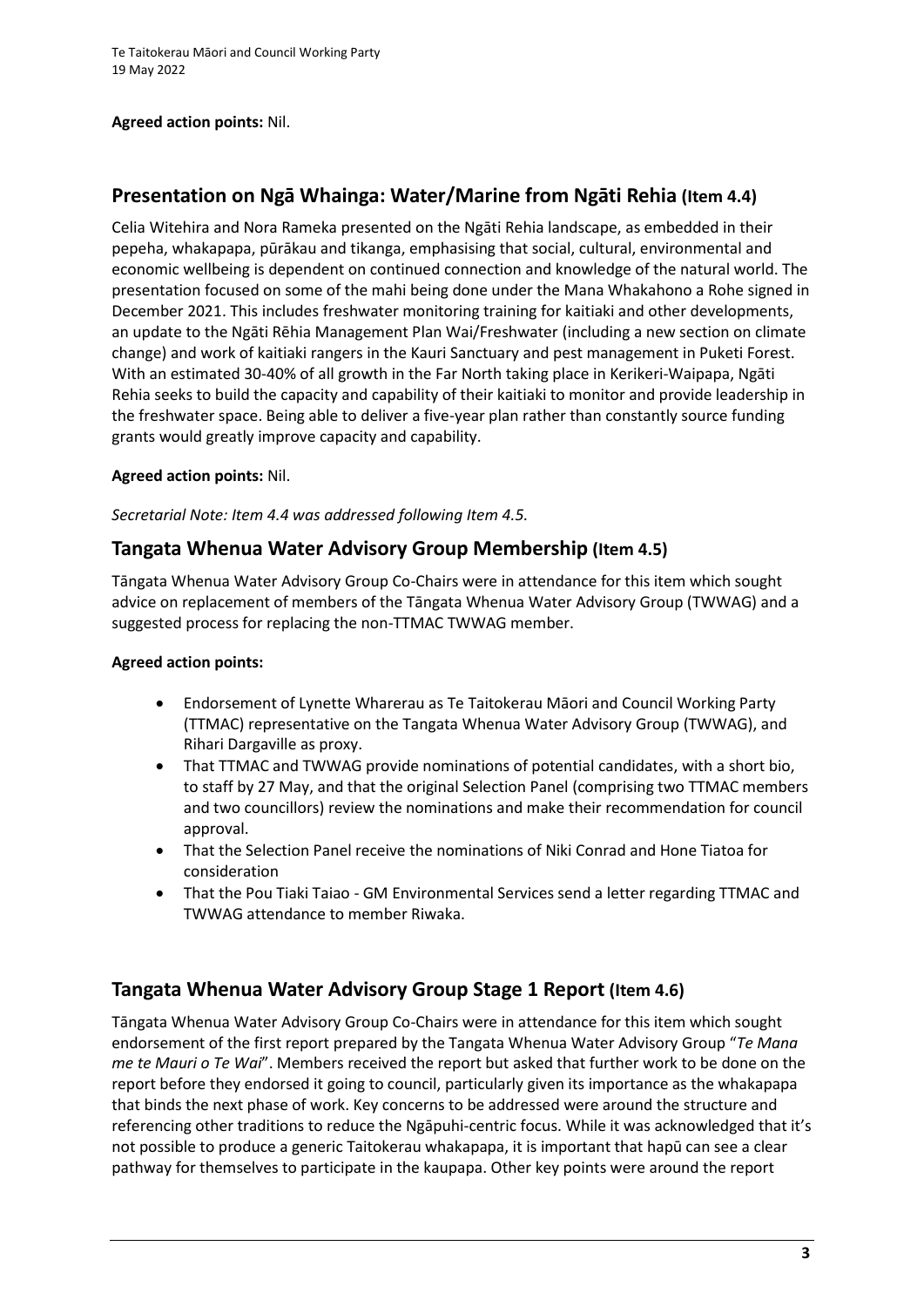providing context and a framework for the engagement kōrero and that it may form part of the s 32 Resource Management Act bundle of reports to support the Freshwater Plan Change.

### **Agreed action points:**

• That Te Taitokerau Māori and Council Working Party (TTMAC ) members work together to strengthen the Stage 1 "*Te Mana me te Mauri o Te Wai*" report with the final draft being tabled at the June TTMAC meeting.

## **Proposal to have a formal meeting in June (Item 4.7)**

This item sought to change the Te Taitokerau Māori and Council Working Party (TTMAC) virtual workshop scheduled for 9 June 2022 to a formal TTMAC meeting, providing an opportunity to progress significant topics that have been hampered by Covid-19 and the increased workload on iwi and hapū representatives to participate and provide feedback/advice on legislative reforms.

### **Agreed action points:**

• That the 9 June 2022 Te Taitokerau Māori and Council Working Party (TTMAC) virtual workshop be changed to a formal meeting.

*Secretarial Note: Item 4.10 was addressed following Item 4.7.*

### **Tangata Whenua Environmental Monitoring Fund - Draft allocation policy (Item 4.8)**

This item sought endorsement of the Tangata Whenua Environmental Monitoring Fund - Draft allocation policy. The \$20,000 fund is intended to support tāngata whenua to undertake their own monitoring. Staff and Māori Technical Advisory Group (MTAG) worked together to develop a policy to guide allocation. A key discussion point was around the applicant being "an established legal tāngata whenua entity" given that there is a trend toward tāngata whenua entities choosing not being incorporated and having other methods to provide a verified bank account.

### **Agreed action points:**

• That the Tangata Whenua Environmental Monitoring Fund - Draft allocation policy be endorsed, subject to changing the wording of Application Criteria (i) to be "The applicant is a *recognised tāngata whenua operational entity, such as a* . . ." or similar.

## **Te Mana o te Wai Funding (Item 4.9)**

This item sought advice on where and how the \$250,000 that council has allocated per year ongoing, starting from next financial year (1 July 2022), for implementing Te Mana o Te Wai, should be spent. Staff clarified that the \$250,000 was put into the Long Term Plan in anticipation of funding tāngata whenua engagement in the Freshwater Plan Change (nothing that there is other funding available for kaitiaki and kaimahi groups). Other key points discussed included alignment with the working party's Strategic Intent, which work plan was being referenced, the potential for overlap/duplication, given \$110,000 is already allocated to the Tāngata Whenua Water Advisory Group, whether the allocation included restoration (not just science/monitoring) and ensuring that the process does not take away the authority of hapū.

### **Agreed action points:**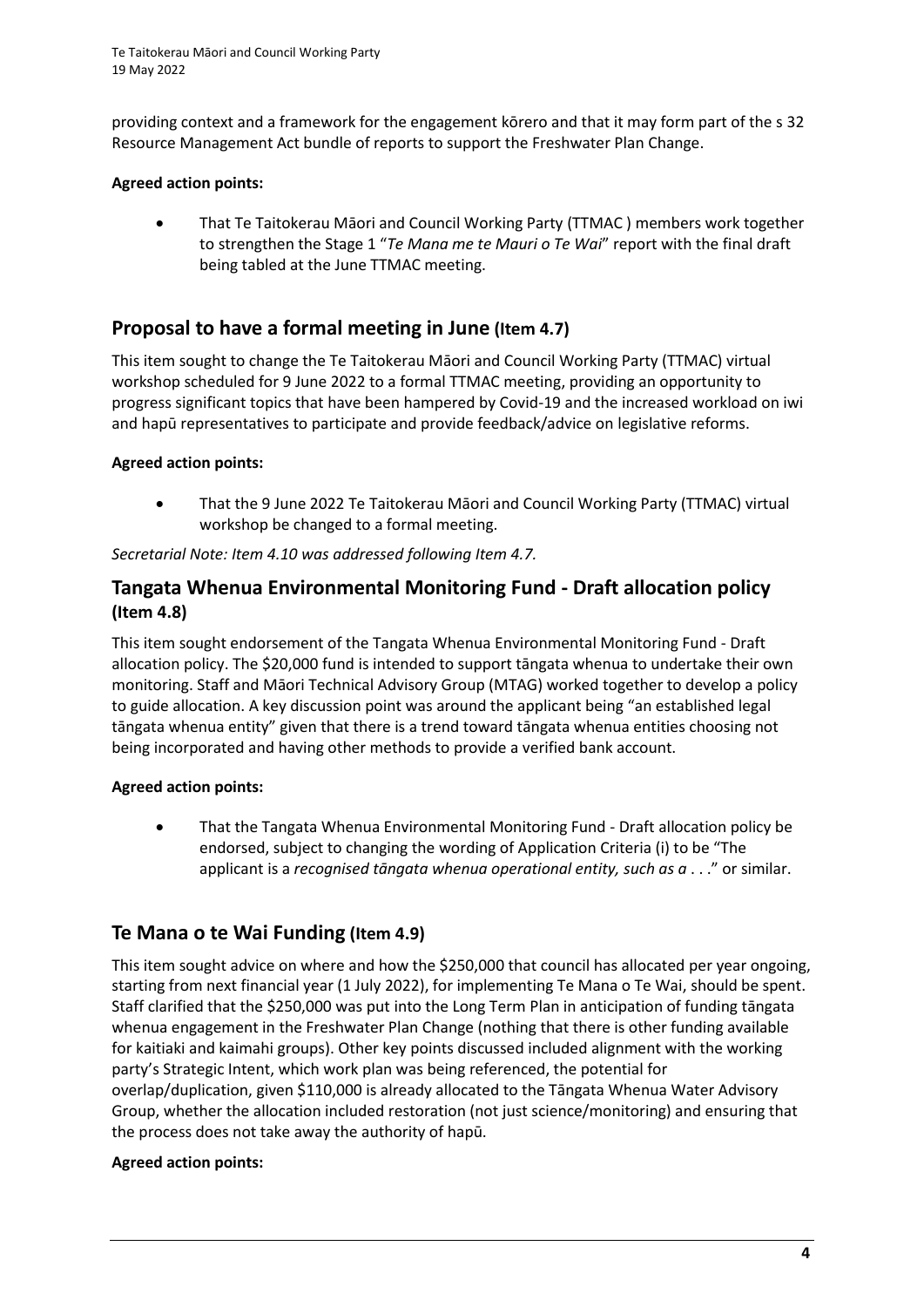- That Te Taitokerau Maori and Council Working Party (TTMAC) endorse the allocation of the \$250,000 of council's Te Mana o Te Wai funding as follows:
	- a. The priorities for the first three years (22/23, 23/24 and 24/25) be:
		- i. 1st priority Supporting tangata whenua participation in the freshwater planning process
		- ii. 2nd priority Developing a mātauranga Māori freshwater framework
		- iii. 3rd priority
			- (1) Implementing the mātauranga Māori freshwater framework, and
			- (2) Investigating the use of mechanisms available under the Resource Management Act 1991 to involve tangata whenua in freshwater management (such as using transfer of functions and joint management agreements)
- That TTMAC endorse the following next steps to confirm specific allocations:
	- Step 1.That the Tangata Whenua Water Advisory Group's workplan and the programme for tangata whenua engagement on the Freshwater plan change be confirmed (to provide clarity on the funding required for the 1st priority - Supporting tangata whenua involvement in the freshwater planning process)
	- Step 2.TTMAC to provide advice to council on developing a mātauranga Māori freshwater framework.
	- Step 3.Council to confirm the process and funding for the development of the mātauranga Māori freshwater framework.
	- Step 4.Staff to seek advice from TTMAC early 2023 on the detailed allocation of the 23/24 funding.
- That TTMAC endorse Māori Technical Advisory Group (MTAG) to work with staff to develop a scope of work to develop a mātauranga Māori freshwater framework to be presented to the September TTMAC meeting for advice.

### **Economic development workshop report and actions (Item 4.10)**

Director, Kris Macdonald, and Piripi Moore, Kaiwhakatere - GM Māori from Northland Inc (NInc) provided a NInc update covering: the appointment of Paul Linton as Northland Inc's new CEO (from July 2022), that the Joint Regional Economic Development Committee have tasked NInc to coordinate the development of the Regional Economic Development Strategy|Te Ōhanga Rautaki Whānui o Te Tai Tokerau, that a Steering Group has been appointed to provide thought leadership to drive the priorities, actions and success of the strategy, key messages from the April 2022 Te Taitokerau Māori and Council Working Party's (TTMAC) economic development workshop to take to the NInc Board, and use of the 'doughnut' economic model by Māori economists to rethink how to sustainably and intergenerationally provide for everyone.

### **Agreed action points:**

- Staff to come back to TTMAC with their suggestions on how TTMAC can engage with the Joint Regional Economic Development Committee at a future meeting this year
- Staff to provide a presentation on the Investment Growth Reserve and Project Development Fund category (through NInc) to a future TTMAC meeting.